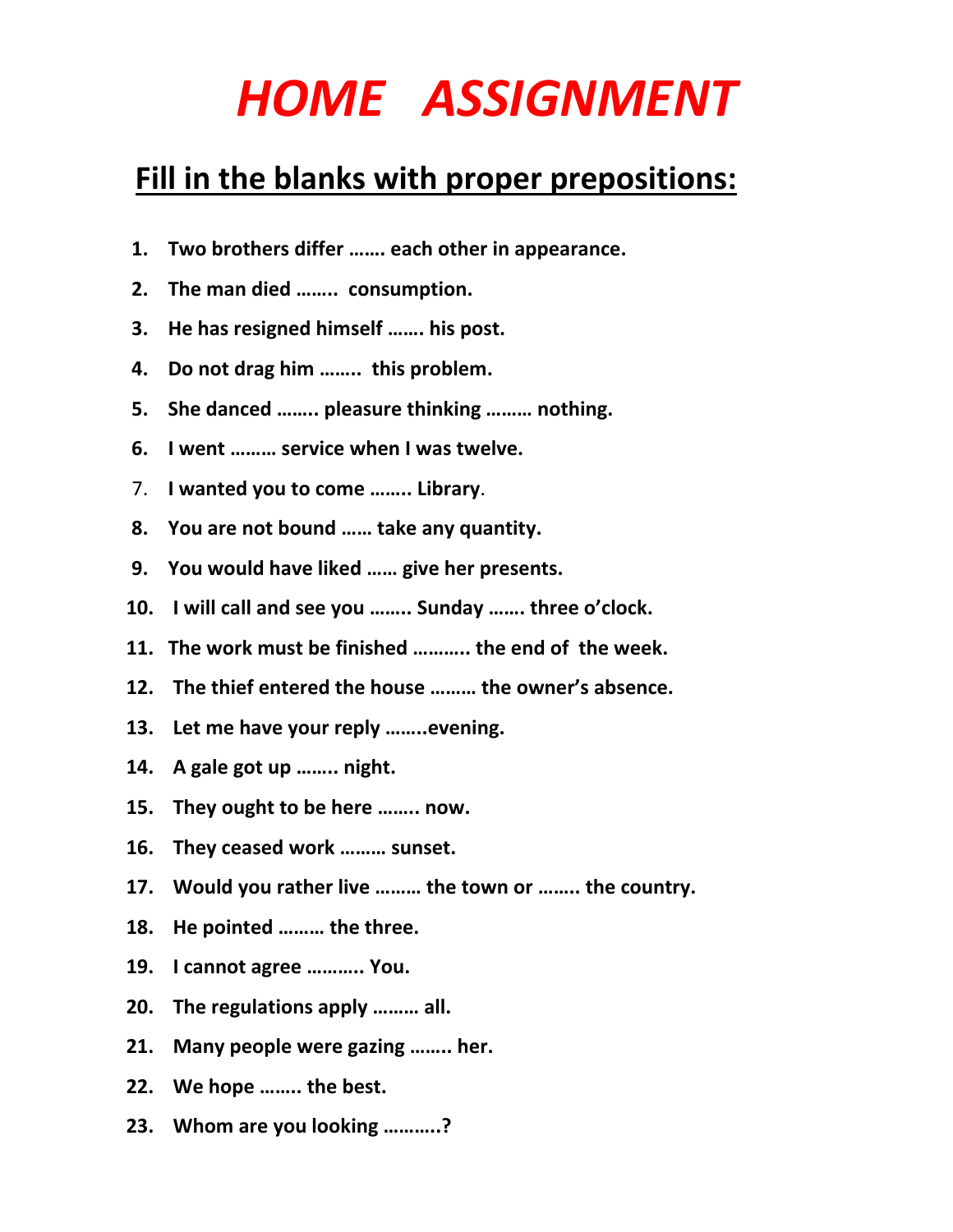- **24. The scenes are projected ……….. a large screen.**
- **25. He wants ……….. conceal that fear.**
- **26. The struggle is still going ………..in that household.**
- **27. People flocked ……….. him.**
- **28. I staggered …….. the living room.**
- **29. It consists ……. hundreds of separate scenes.**
- **30. By smoking you increase your chances ……. dying ……….. this disease.**
- **31. The teacher was angry ……… me ……… my negligence.**
- **32. The meeting will be held ………… Sunday ………. 6 pm.**
- **33. I am very grateful ……. You …… your kind helps.**
- **34. We were tired ……. Waiting …….. him.**
- **35. Our examination commences …….. Monday ……. 9pm**
- **36. He has been down …… fever ……. Last night.**
- **37. You should be honest ………. Your dealing …….. others.**
- **38. You are answerable ……. God ……… all your actions.**
- **39. He bathes ……… cold water.**
- **40. It is a quarter to nine …….. my friend.**
- **41. He enquired …….. the matter.**
- **42. I am searching …………. My friend.**
- **43. The boy fell …………. the well.**
- **44. Distribute these apples………. these ten boys.**
- **45. I expect a letter ………….. my friend.**
- **46. Write ………… ink.**
- **47. Life is compared …………… a battle field.**
- **48. He is tired ……………. the hard work he has to do.**
- **49. What are you looking …………?**
- **50. I have been working here ………. three years.**